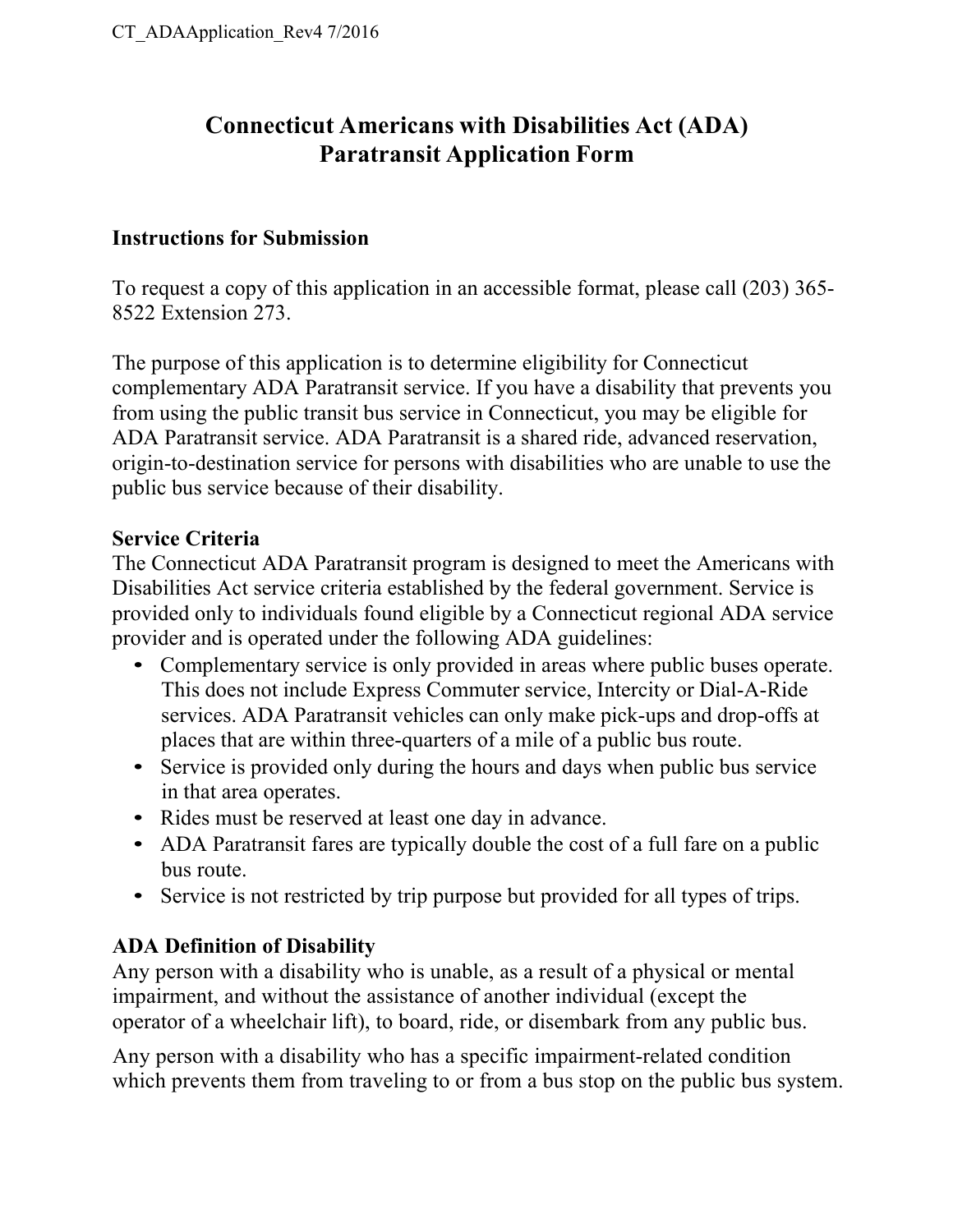Architectural and environmental barriers such as distance, terrain or weather; do not form a basis for eligibility alone. However, a person may be eligible if the interaction of the disability and environmental barriers prevent the person from traveling to or from the public bus stop.

### **Types of Eligibility**

There are three types of eligibility:

*Unconditional Eligibility* - Your disability or health condition always prevents you from using public buses and you qualify for ADA Paratransit service for all of your trips.

*Conditional Eligibility* - You are able to use the public buses for some of your trips and qualify for ADA Paratransit service for other trips when your disability or environmental barriers prevent the use of public bus service. *Temporary Eligibility* - You have a health condition or disability that temporarily prevents you from using the public bus.

### **Application Process**

ADA Paratransit service is provided for customers whose disability or health condition may prevent them from using public bus services for some or all of their travel. Individuals who are interested in using ADA Paratransit service must apply and be found eligible according to ADA guidelines. Regional ADA Paratransit service providers determine an individual's functional abilities and limitations for using public bus services. A list of service providers in Connecticut is attached to this application see **"ATTACHMENT A"**.

To apply for ADA Paratransit eligibility, contact the regional ADA Paratransit service provider or visit www.CTADA.com.

Once you have filled out as much of the application as you can and submitted it by mail or online to your regional service provider, **allow seven (7) days and then call your provider to set up your certification interview** (a list of service providers in Connecticut is attached to this application see **"ATTACHMENT A"**). If needed, transportation to the interview will be provided and the services of an American Sign Language or other language interpreter offered at no charge. Please bring an acceptable form of identification with you (preferably a photo ID) to the interview. If you do not have a photo ID available, contact your service provider to determine acceptable forms of identification. You may also bring additional information about your disability or health condition, but this is not required.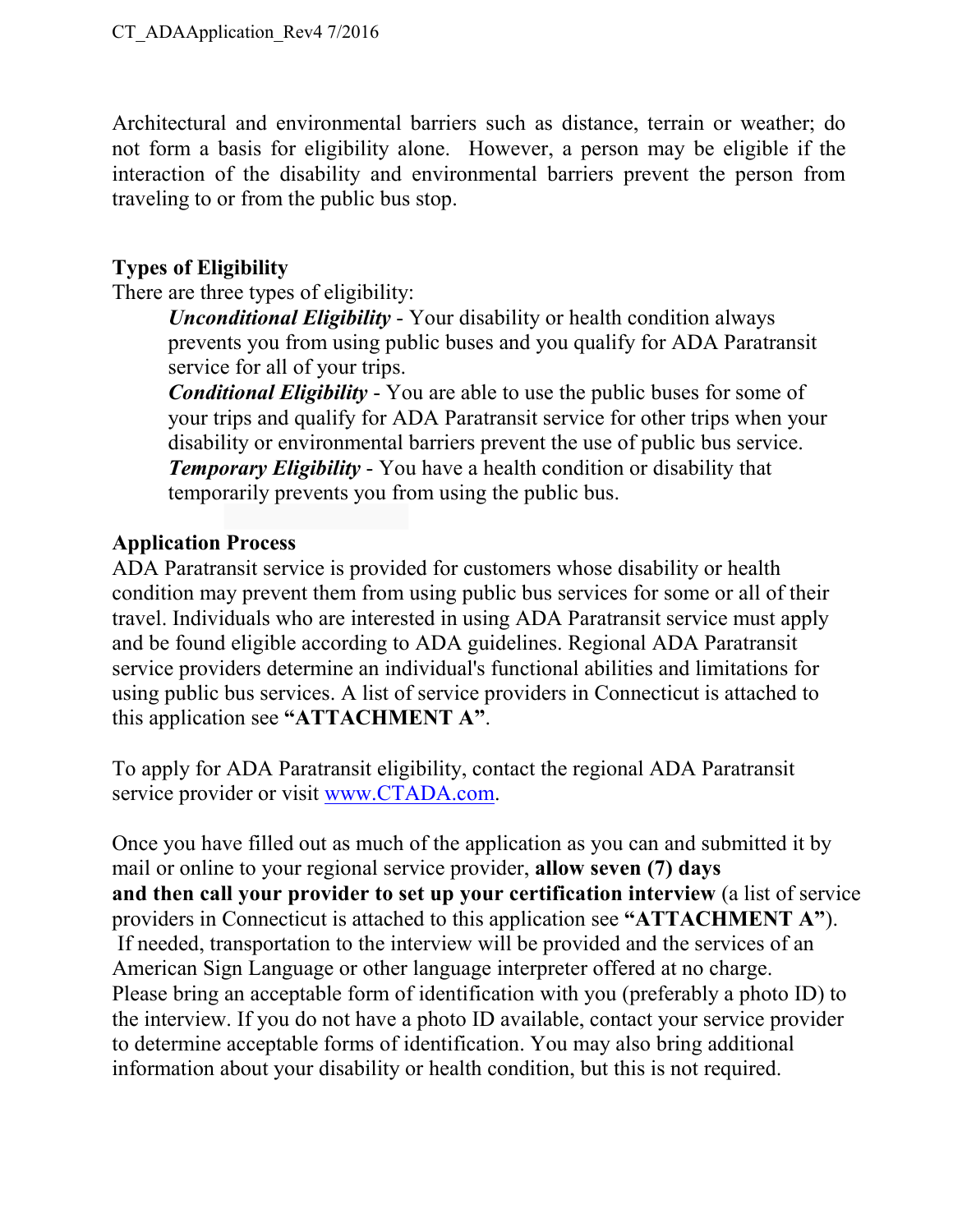During the interview, your application form will be reviewed and if necessary, assistance will be offered to help you complete it. Your travel abilities and limitations will be discussed in more detail. You may be asked to take a "mock" bus trip. This will take about 30 to 45 minutes and your travel abilities and limitations will be assessed. Please dress for the weather as you may be asked to go outside. Also, at the interview you may be asked to sign a document allowing the service provider to contact your physician or other professional to verify your eligible condition. Finally, at the interview you will be asked to sign a certificate that the information in your application is true and correct. Providing false and misleading information may result in a reevaluation of your eligibility.

A decision will be made on your application within 21 days after the completion of the interview, assessment and receipt of medical verification and follow-up questions, if necessary. If a decision is not made within 21 days, temporary eligibility and ADA Paratransit service will be provided until a final decision is made. You will be notified of your eligibility by letter.

If you are determined to be eligible for ADA Paratransit for some or all of your trips, you will receive a Certification Letter and a Customer Guide with information about how to use the service.

### **Appeal Process:**

If you are determined to be able to use public buses for some or all of your trips, you will be notified of the exact reason(s) for this decision and told how you may appeal the decision.

You can appeal any eligibility decision made by the regional service provider that limits your ability to use ADA Paratransit service. For example:

- You were found "Not Eligible" for ADA Paratransit
- You were found "Conditionally Eligible" and disagree with the eligibility categories you were given or you think the conditional status is wrong.

All requests for an appeal must be in writing and should be mailed to your regional service provider.

If you have any questions about the application process, contact your regional ADA Paratransit service provider.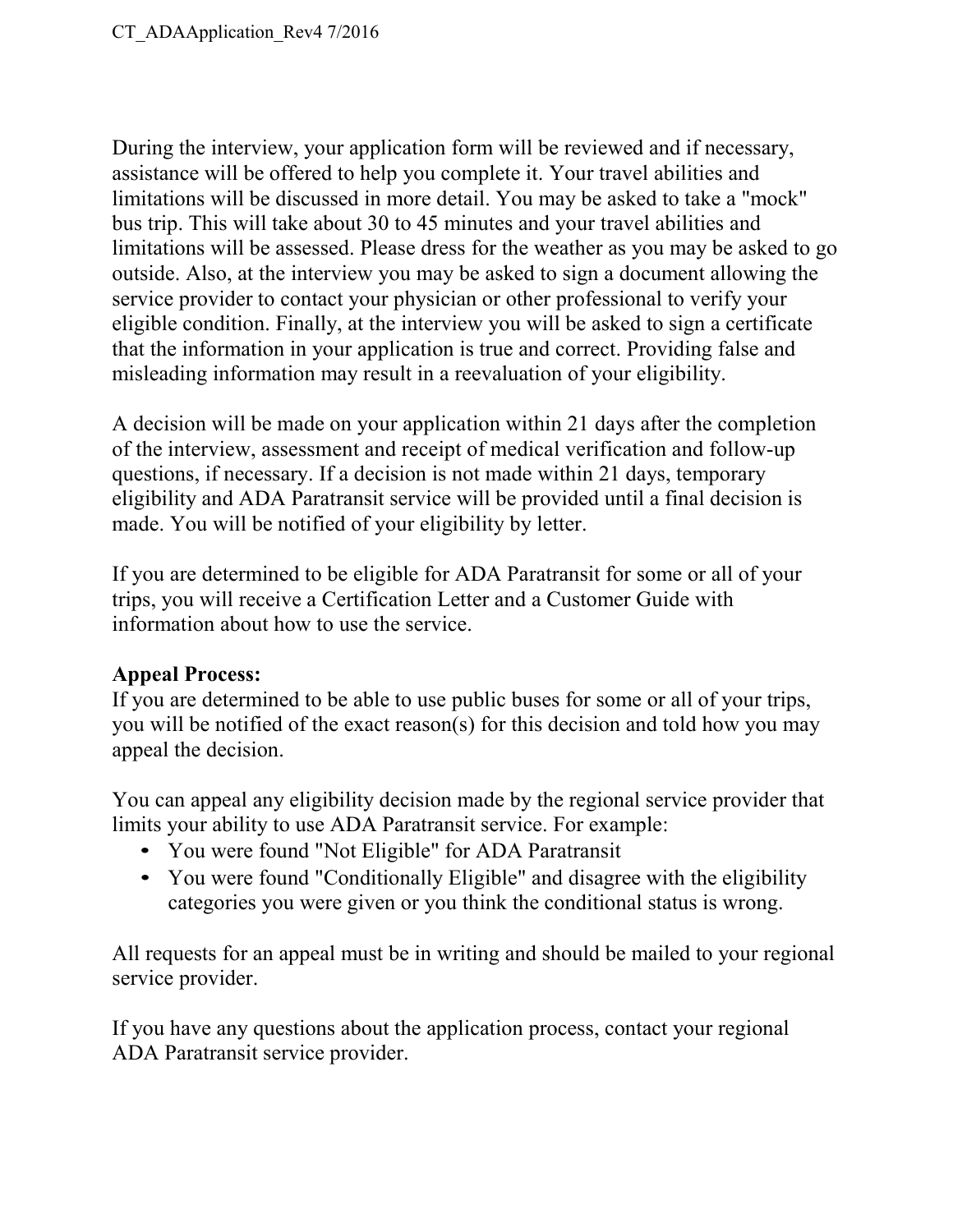## **Connecticut Americans with Disabilities Paratransit Application Form**

*This form is also available online at www.CTADA.com*

*Please note that any information given on this application will be kept confidential and shared only with professionals involved in providing the paratransit service on an as needed basis.*

**THIS APPLICATION WILL BE ACCEPTED AT ANY ADA PARATRANSIT PROVIDER IN THE STATE OF CONNECTICUT**

| <b>A. Personal Information</b>                         |                                                      |     |               |                    |                    |      |  |  |
|--------------------------------------------------------|------------------------------------------------------|-----|---------------|--------------------|--------------------|------|--|--|
| Mr.                                                    | Mrs.                                                 | Ms. |               |                    | Date of Birth: / / |      |  |  |
| <b>Last Name:</b>                                      |                                                      |     |               | <b>First Name:</b> |                    |      |  |  |
| <b>B. Current Residence</b>                            |                                                      |     |               |                    |                    |      |  |  |
| <b>Street</b><br><b>Address:</b>                       |                                                      |     |               |                    |                    |      |  |  |
| <b>Building:</b>                                       | <b>Apartment:</b>                                    |     |               |                    | Room:              |      |  |  |
| City:                                                  |                                                      |     |               | State:             |                    | Zip: |  |  |
| Is this residence:                                     |                                                      |     |               |                    |                    |      |  |  |
|                                                        | <b>A Single or Multi-Family House</b>                |     |               |                    |                    |      |  |  |
|                                                        | <b>An Apartment or</b><br><b>Condominium Complex</b> |     |               | Name:              |                    |      |  |  |
| <b>A Nursing or Assisted</b><br><b>Living Facility</b> |                                                      |     |               | Name:              |                    |      |  |  |
| Other:                                                 |                                                      |     |               |                    |                    |      |  |  |
| Is this a temporary residence:                         |                                                      |     |               | Yes                | N <sub>0</sub>     |      |  |  |
| C. Mailing Address (if different from residence)       |                                                      |     |               |                    |                    |      |  |  |
| <b>Street Address or P.O. Box:</b>                     |                                                      |     |               |                    |                    |      |  |  |
| <b>Building:</b>                                       | <b>Apartment:</b>                                    |     |               | Room:              |                    |      |  |  |
| City:                                                  |                                                      |     | <b>State:</b> |                    |                    | Zip: |  |  |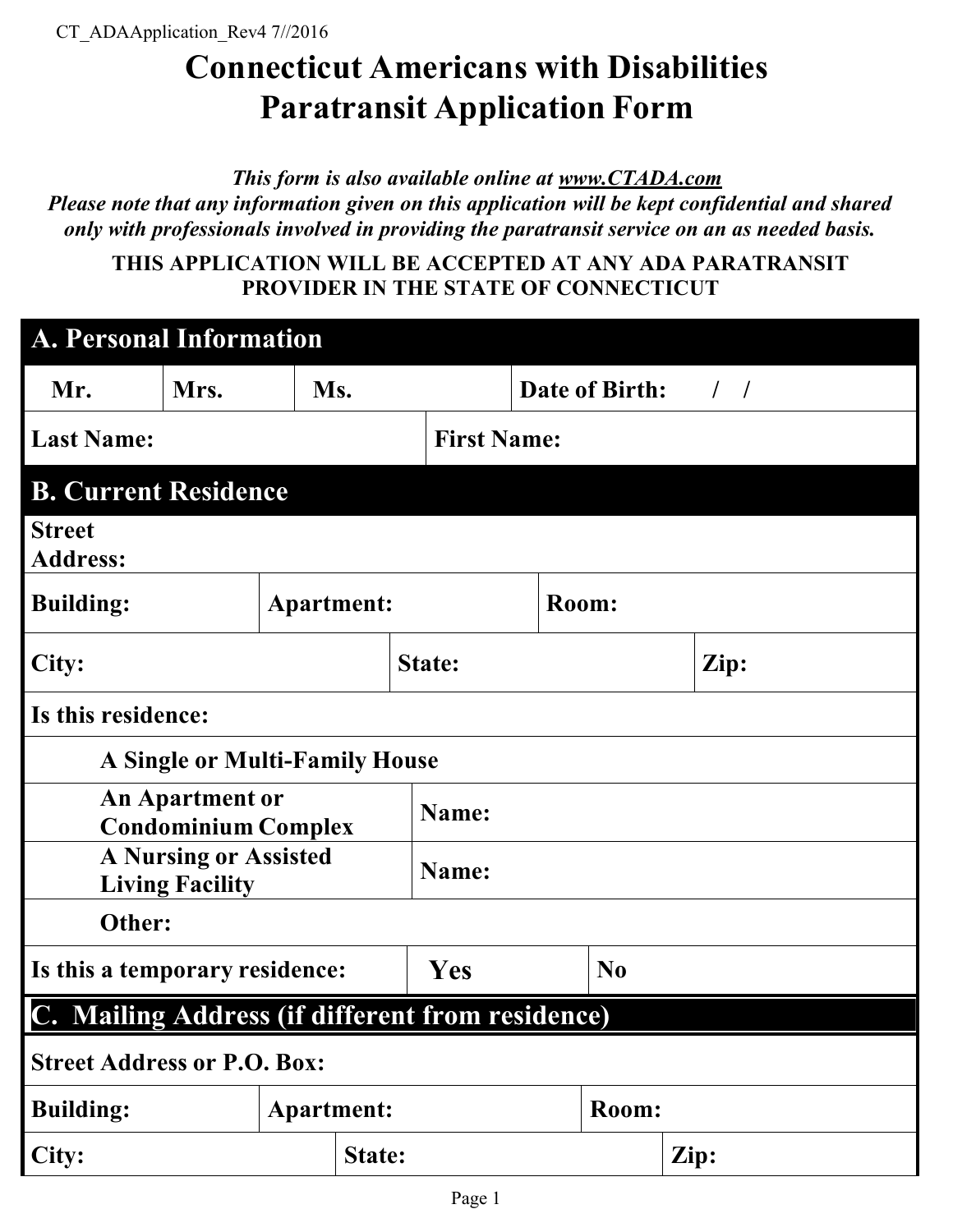|                                              | <b>D.</b> Contact Information                                                                    |                    |                                 |                                           |  |  |
|----------------------------------------------|--------------------------------------------------------------------------------------------------|--------------------|---------------------------------|-------------------------------------------|--|--|
| Primary                                      |                                                                                                  |                    | <b>Alternate</b>                |                                           |  |  |
| <b>Phone:</b>                                |                                                                                                  |                    | <b>Phone:</b>                   |                                           |  |  |
|                                              | <b>TDD or Relay Number:</b>                                                                      |                    |                                 |                                           |  |  |
|                                              | <b>Email Address:</b>                                                                            |                    |                                 |                                           |  |  |
|                                              | <b>E. Emergency Contact</b>                                                                      |                    |                                 |                                           |  |  |
| <b>Last Name:</b>                            |                                                                                                  |                    | <b>First Name:</b>              |                                           |  |  |
|                                              |                                                                                                  | <b>Agency if</b>   |                                 |                                           |  |  |
| <b>Relationship:</b>                         |                                                                                                  | <b>Applicable:</b> |                                 |                                           |  |  |
| <b>Primary</b>                               |                                                                                                  |                    | <b>Alternate</b>                |                                           |  |  |
| <b>Phone:</b>                                |                                                                                                  |                    | <b>Phone:</b>                   |                                           |  |  |
|                                              | F. If someone assisted you in completing this form please give the                               |                    |                                 |                                           |  |  |
|                                              | following information:                                                                           |                    |                                 |                                           |  |  |
| <b>Last Name:</b>                            |                                                                                                  |                    | <b>First Name:</b>              |                                           |  |  |
|                                              |                                                                                                  |                    |                                 |                                           |  |  |
| <b>Relationship:</b>                         |                                                                                                  |                    | <b>Agency if</b><br>Applicable: |                                           |  |  |
| <b>Primary</b>                               |                                                                                                  |                    | <b>Alternate</b>                |                                           |  |  |
| <b>Phone:</b>                                |                                                                                                  |                    | <b>Phone:</b>                   |                                           |  |  |
|                                              | <b>G.</b> General Information                                                                    |                    |                                 |                                           |  |  |
|                                              | Do you need ADA service information in an<br>accessible format?                                  |                    |                                 | <b>Yes</b><br>N <sub>0</sub>              |  |  |
|                                              | If "yes", please indicate which format would be helpful:                                         |                    |                                 |                                           |  |  |
| <b>Audio Recording</b><br><b>Large Print</b> |                                                                                                  |                    |                                 | <b>Braille</b>                            |  |  |
|                                              | <b>Other</b>                                                                                     |                    |                                 |                                           |  |  |
|                                              | Are you certified for ADA paratransit services by<br>another service provider or transit agency? |                    | Yes                             | $\bf No$                                  |  |  |
| If, yes:                                     | Name of<br><b>Service</b><br><b>Provider:</b>                                                    | State:             |                                 | <b>ID</b> number:<br>(i f)<br>applicable) |  |  |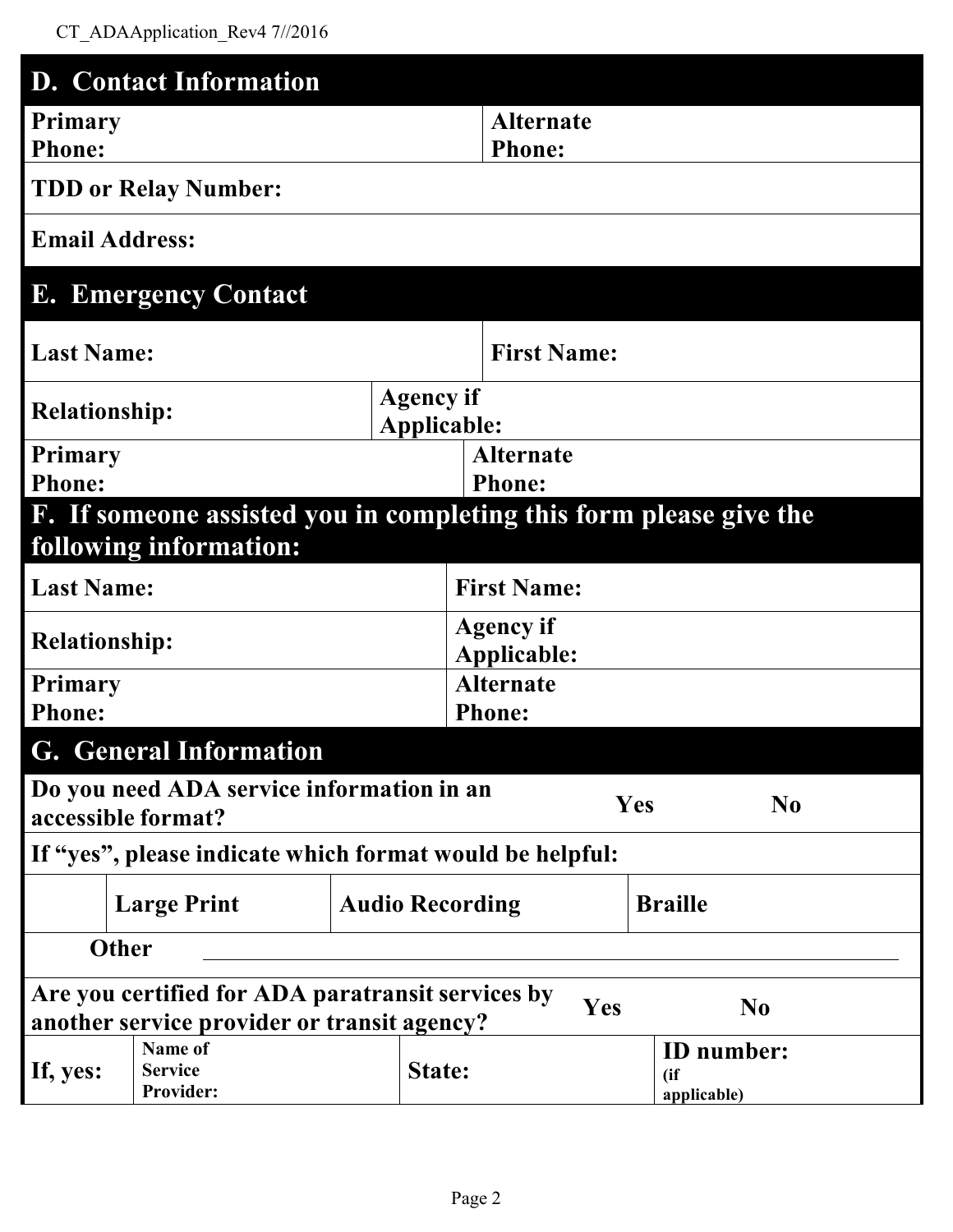| <b>H. Information About Your Disability</b> |  |  |  |
|---------------------------------------------|--|--|--|

| Please list by name what disabilities or health related conditions prevent you from |
|-------------------------------------------------------------------------------------|
| using the public bus service:                                                       |

| Explain how your disabilities or health related conditions prevent you from |
|-----------------------------------------------------------------------------|
| independently using the public bus service?                                 |

| Do you use any of the following when you travel? |                             |  |  |  |  |
|--------------------------------------------------|-----------------------------|--|--|--|--|
| Manual Wheelchair*                               | Scooter*                    |  |  |  |  |
| <b>Powered Wheelchair</b> *                      | Cane                        |  |  |  |  |
| Walker                                           | <b>Communication Device</b> |  |  |  |  |
| Oxygen If yes:                                   | <b>Crutches</b>             |  |  |  |  |
| $\sqcap$ Tank<br>Compressor                      | <b>Service Animal</b>       |  |  |  |  |
| <b>Respirator</b>                                | <b>Medical Equipment</b>    |  |  |  |  |
| $\neg$ Other, explain:                           |                             |  |  |  |  |

**\*The term wheelchair refers to any three or more wheeled device utilized which is usable indoors. We will be able to accommodate a wheelchair if (1) the lift and vehicle can physically accommodate it and (2) if it is consistent with legitimate safety requirements. Legitimate safety requirements include but are not limited to such circumstances as a wheelchair of such size that it would block an aisle, or would interfere with the safe evacuation of passengers in an emergency.**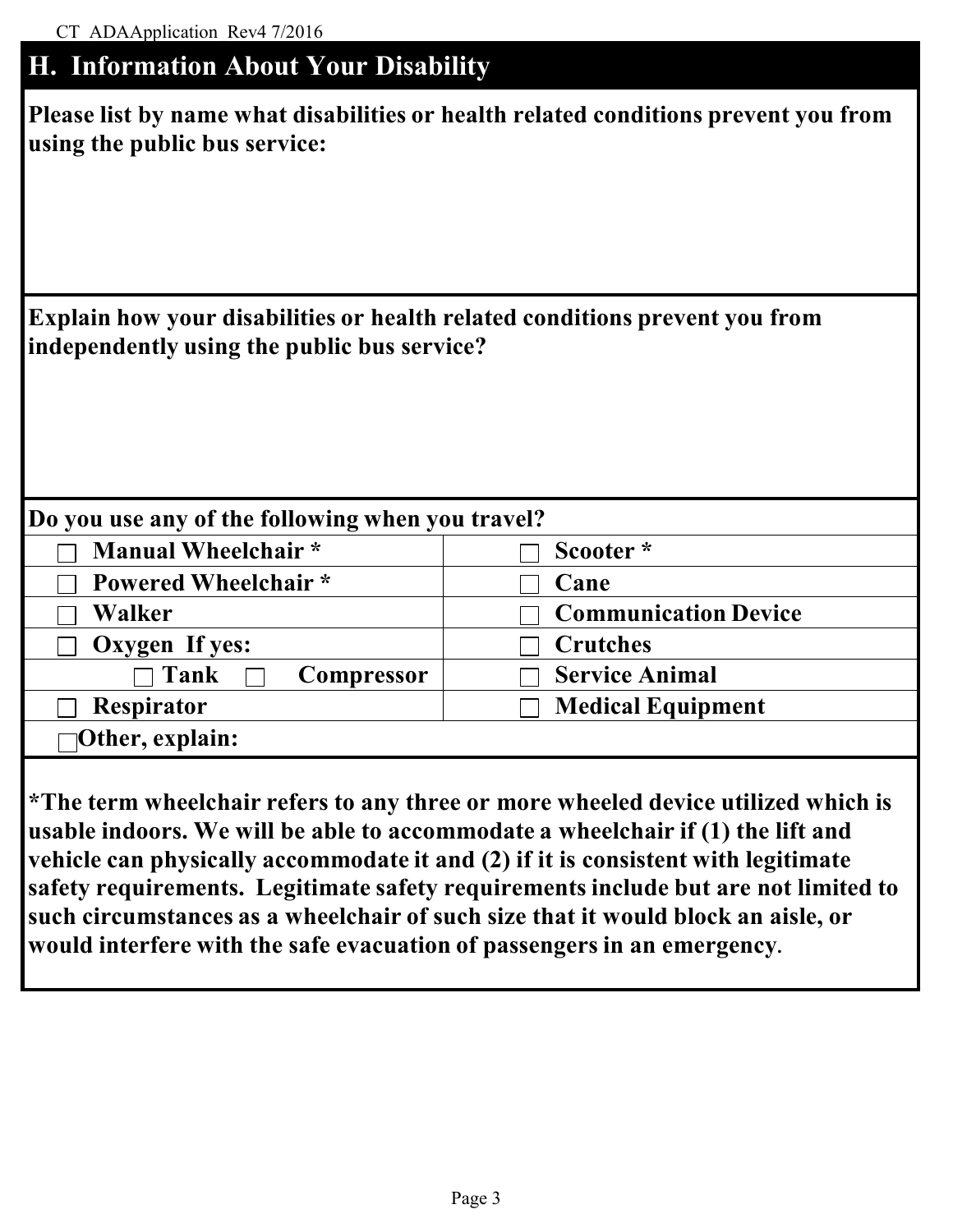# **H. Information About Your Disability (continued) Is the disability or health related condition you describe: Permanent Temporary Expected to last Months Unsure Does your health condition or disability change from day to day in a way that affects your ability to use the public bus service? Yes No Sometimes If "Yes" or "Sometimes", Please explain: Are there times when someone accompanies you when you travel? Yes No Sometimes I. Public Bus Service Experience Have you ever ridden the public bus? Yes If yes, how often and to what locations? No If no, why don't you currently ride the public bus? Travel training is a free service that teaches people how to use the public bus. Would you like more information about this service? Yes No**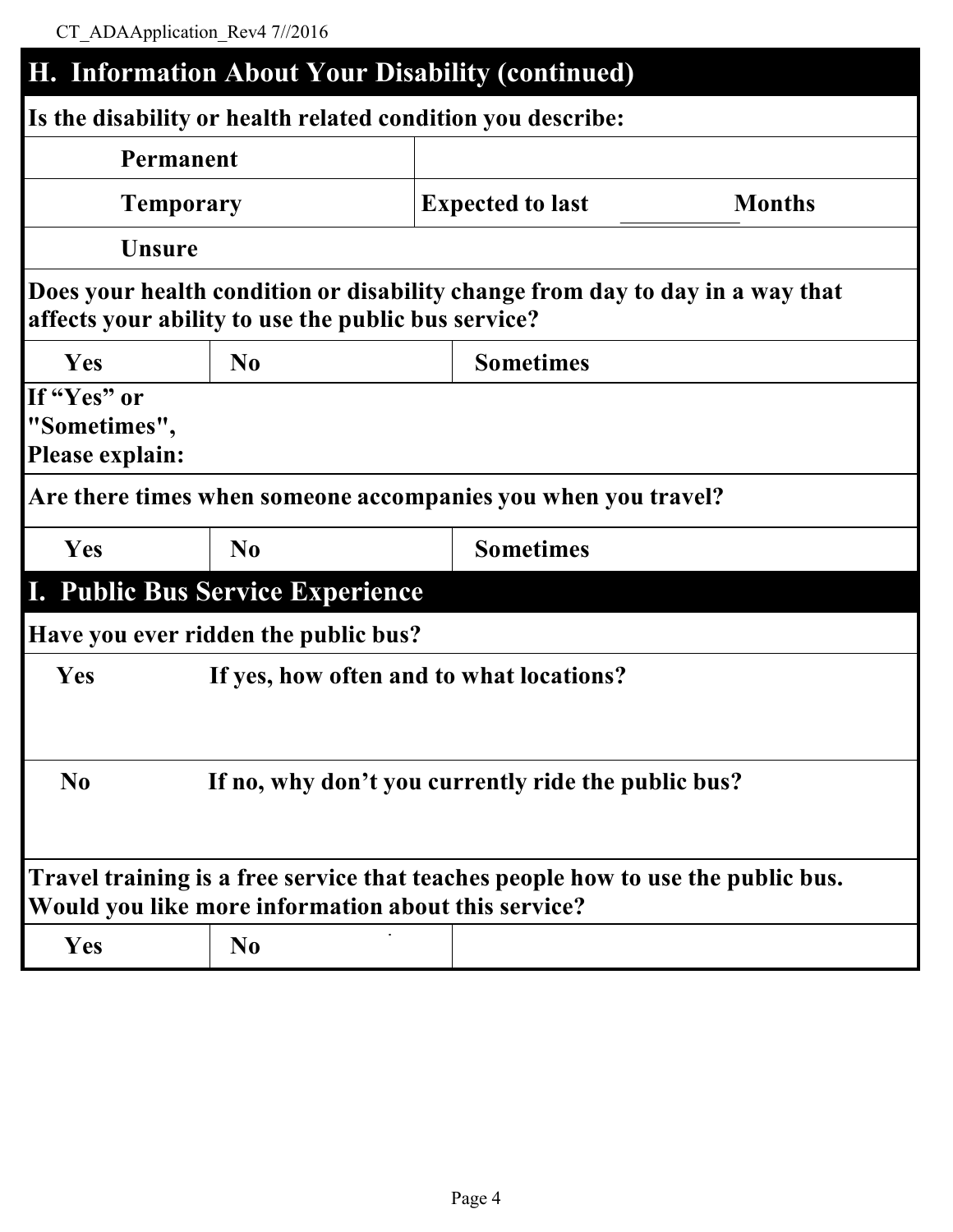| CT ADAApplication Rev4 7/2016                             |                                                            |                  |                                                                                    |  |
|-----------------------------------------------------------|------------------------------------------------------------|------------------|------------------------------------------------------------------------------------|--|
| <b>J. Functional Ability</b>                              |                                                            |                  |                                                                                    |  |
|                                                           |                                                            |                  | Can you find your way to a public bus stop if someone shows you once?              |  |
| Yes                                                       | N <sub>0</sub>                                             | <b>Sometimes</b> |                                                                                    |  |
| How far can you walk (using a mobility aid if necessary)? |                                                            |                  |                                                                                    |  |
|                                                           | Can you walk up/down a gradual hill?                       |                  |                                                                                    |  |
| Yes                                                       | N <sub>0</sub>                                             |                  | <b>Sometimes</b>                                                                   |  |
|                                                           | Can you see/detect curbs, ramps and other drop off areas?  |                  |                                                                                    |  |
| Yes                                                       | N <sub>0</sub>                                             |                  | <b>Sometimes</b>                                                                   |  |
| How long can you stand and wait at a public bus stop?     |                                                            |                  |                                                                                    |  |
| Can you get on and off a public bus?                      |                                                            |                  |                                                                                    |  |
| Yes                                                       | N <sub>0</sub>                                             |                  | <b>Sometimes</b>                                                                   |  |
| If "No" or "Sometimes", please explain:                   |                                                            |                  |                                                                                    |  |
|                                                           | Can you ask for, understand, and follow travel directions. |                  |                                                                                    |  |
| Yes                                                       | N <sub>0</sub>                                             | <b>Sometimes</b> |                                                                                    |  |
| If "No" or "Sometimes", please explain:                   |                                                            |                  |                                                                                    |  |
| K. Barriers                                               |                                                            |                  |                                                                                    |  |
| bus service?                                              |                                                            |                  | What barriers in the environment would make it difficult for you to use the public |  |
| <b>Lack of curb cuts</b>                                  |                                                            |                  | <b>Steep Hills</b>                                                                 |  |
| <b>Busy street I must cross</b>                           |                                                            |                  | No crosswalk light                                                                 |  |
| <b>No sidewalks</b><br><b>Sidewalks in poor condition</b> |                                                            |                  |                                                                                    |  |
|                                                           | Other, describe:                                           |                  |                                                                                    |  |
| service                                                   |                                                            |                  | Explain why the conditions you indicated make it difficult to use the public bus   |  |
|                                                           |                                                            |                  |                                                                                    |  |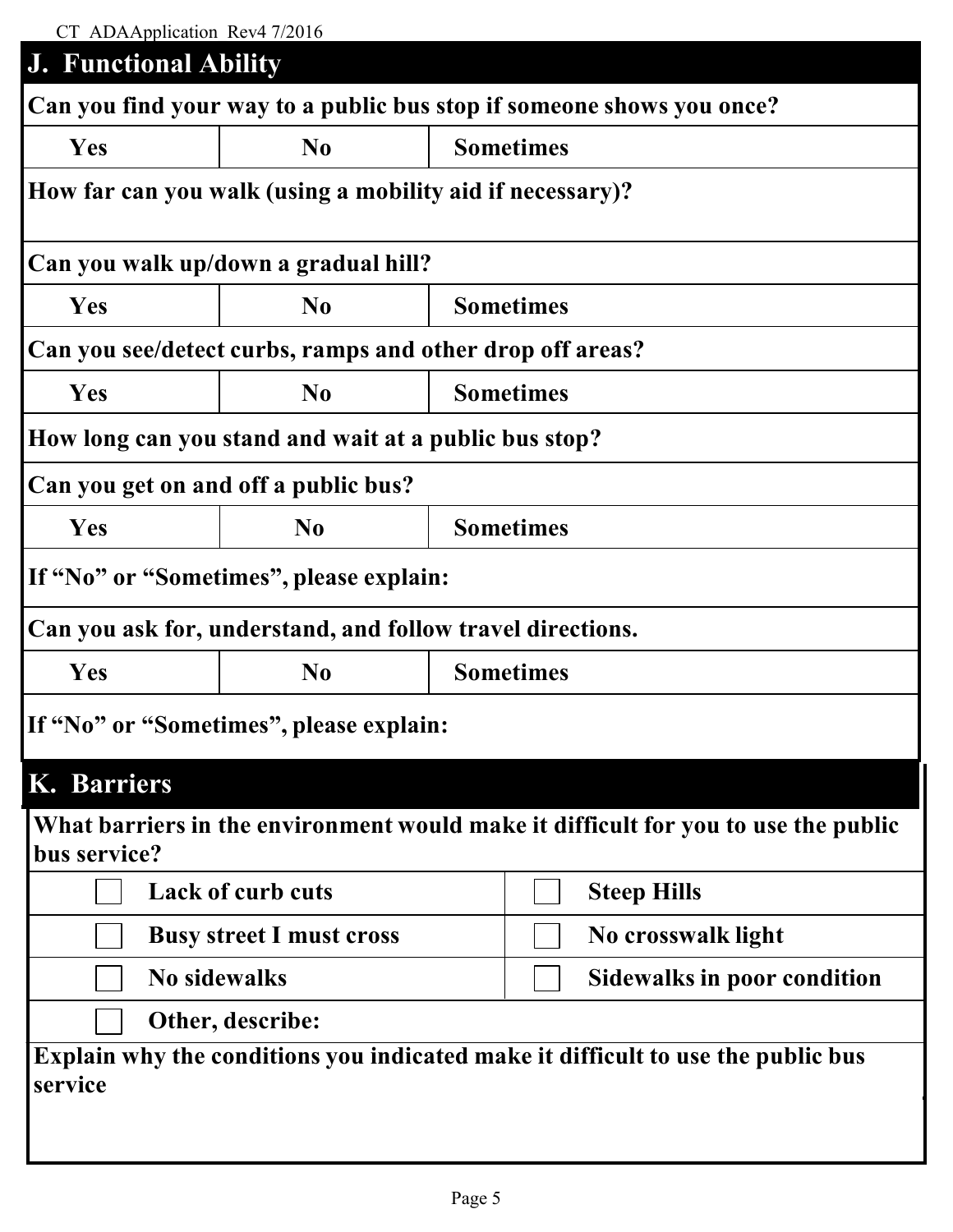## **AUTHORIZATION TO OBTAIN**

### **PHYSICIAN OR OTHER PROFESSIONAL VERIFICATION**

**After the interview, the local ADA paratransit provider may need to contact a physician or a professional familiar with your disability. Please provide the following information for a physician or professional who is able to provide the needed information that would help determine eligibility for ADA paratransit service provider. You do not need to have the professional sign this form.**

| <b>Physician</b>                    |                    | <b>Health Care</b><br><b>Professional</b> |                | <b>Rehabilitation</b><br><b>Professional</b>                                       |  |
|-------------------------------------|--------------------|-------------------------------------------|----------------|------------------------------------------------------------------------------------|--|
| <b>Professional's Name:</b>         |                    |                                           |                |                                                                                    |  |
| Agency:                             |                    |                                           |                |                                                                                    |  |
| <b>Office Address:</b>              |                    |                                           |                |                                                                                    |  |
| City:                               |                    | State:                                    |                | Zip:                                                                               |  |
| <b>Phone:</b>                       | <b>Office Fax:</b> |                                           |                |                                                                                    |  |
| <b>Applicant's Name:</b>            |                    |                                           | Date of Birth: |                                                                                    |  |
| Signature of applicant or guardian: |                    |                                           |                |                                                                                    |  |
| within the State of Connecticut     |                    |                                           |                | Applicant agrees to share the application information with other service providers |  |
| <b>Yes</b>                          | N <sub>0</sub>     |                                           |                |                                                                                    |  |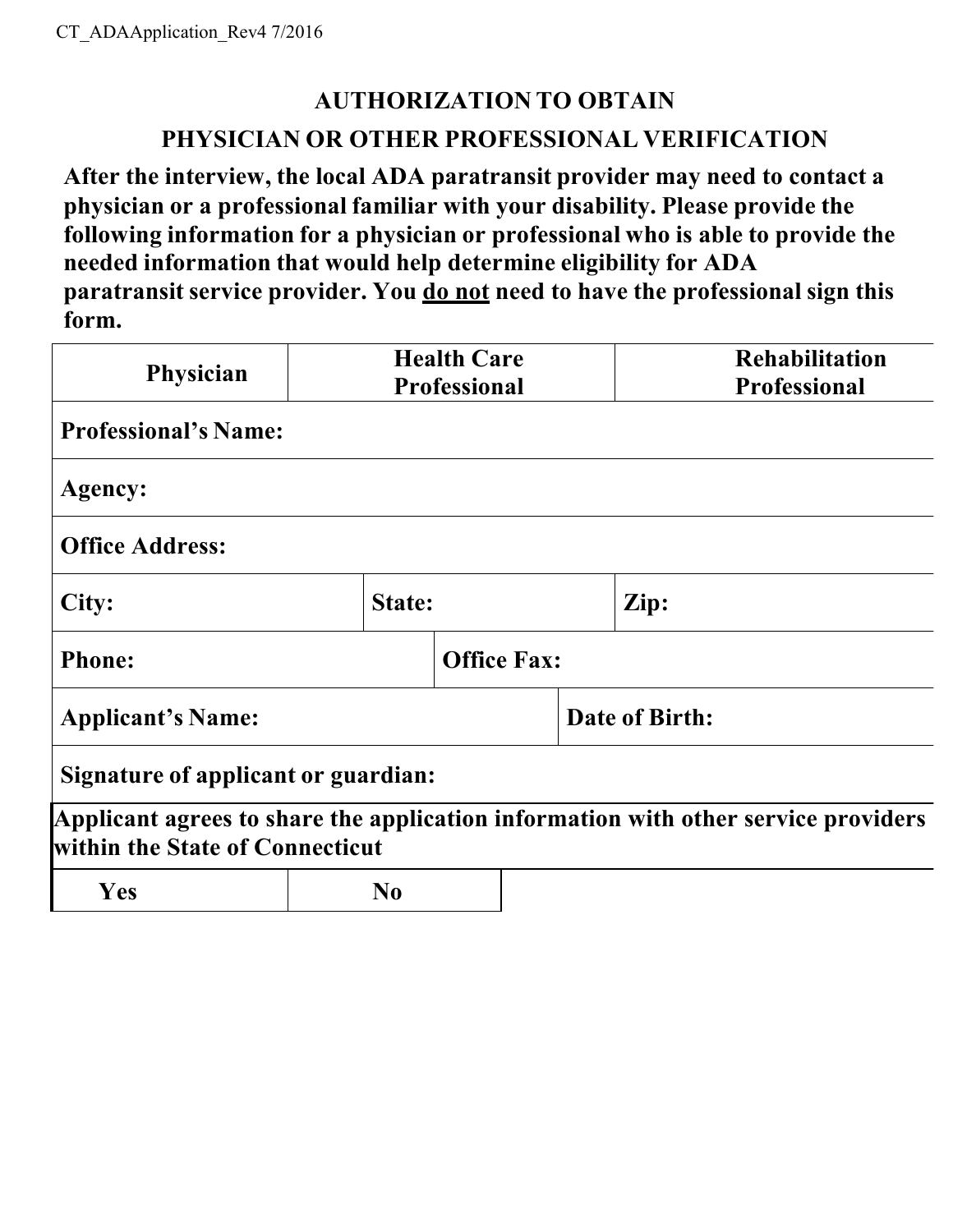## **ADA Definition of Disability**

**Any person with a disability who is unable, as a result of a physical or mental impairment, and without the assistance of another individual, (except the operator of a wheelchair lift) to board, ride, or disembark from any public city bus.**

**Any person with a disability who has a specific impairment-related condition which prevents them from traveling to or from a bus stop on the public city bus system.**

**Architectural and environmental barriers such as distance, terrain or weather; do not form a basis for eligibility alone. However, a person may be eligible if the interaction of the disability and environmental barriers prevent the person from traveling to or from the public bus stop.**

## **DO NOT SIGN THIS PAGE NOW OR SUBMIT WITH YOUR APPLICATION.**

## **THIS PAGE MUST BE SIGNED IN PERSON AT THE INTERVIEW.**

**I understand that the purpose of this application is to determine if there are times when I cannot use the public bus service and must therefore use ADA paratransit services. I certify that to the best of my knowledge, the information in this application is true and correct. I understand that providing false or misleading information may result in a reevaluation of my eligibility.**

| <b>Signature of Applicant or Guardian</b> | Date |
|-------------------------------------------|------|